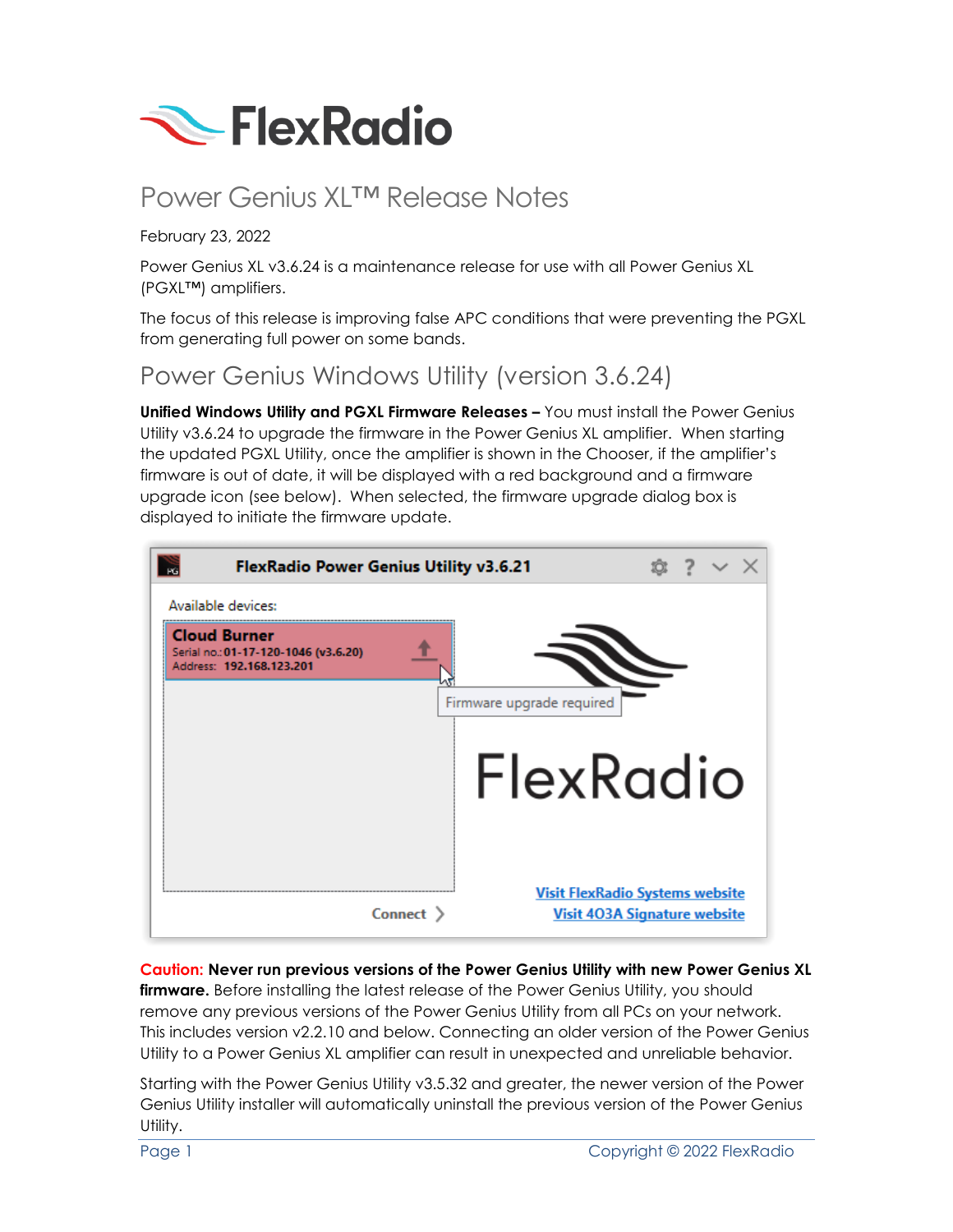# Power Genius Firmware Updates (version 3.6.24)

**Fixed erroneous APC action** – An issue where the APC would be enabled on the 160, 20. and 6m bands preventing full power output has been resolved.

**Improved SmartSDR Metering** – Some instances where PGXL metering was not being shown in SmartSDR have been addressed. This issue is still being investigated and additional improvements are expected in future Power Genius XL and SmartSDR software releases.

### Known Issues

- 1. Running previous versions of the Power Genius Utility with a new version of the Power Genius XL firmware can result in unexpected and unreliable behavior. If this is to occur, please shut down the older Power Genius Utility, remove it from your PC and then power off the Power Genius XL amplifier. After the Power Genius XL has shut down, restart it and connect to it with the correct version of the Power Genius Utility.
- 2. Power Genius Chart feature is not 100% functional. The Power Genius Utility Chart feature has known issues and is not 100% functional in this release of the Power Genius Utility.

## Power Genius XL Documentation Available on www.flexradio.com

The most current documentation and quick start guides for the Power Genius XL are available as a convenient download from the FlexRadio website [Power Genius XL Documentation and Software](https://www.flexradio.com/category/power-genius-xl/)

## Obtaining Technical Support

If you encounter any issues with your Power Genius XL, please use our online Community to search for information about SmartSDR and the FLEX-6000. If you need assistance using the Community, please refer to the [Community Message Board](https://community.flexradio.com/categories/message-board) for additional information.

If you are unable to find an existing answer to your issue via the Community, please contact FlexRadio Technical Support by opening a [HelpDesk support ticket](https://helpdesk.flexradio.com/hc/en-us/requests/new) online.

For details on how to submit a HelpDesk support ticket, please refer to the HelpDesk article How to Submit a [Request for Technical Support.](https://helpdesk.flexradio.com/hc/en-us/articles/202118688-How-to-Submit-a-Request-for-Technical-Support)

**Hours of Operation**: Our Technical Support engineers are available Monday-Friday from 7:00 AM-4:00 PM Central Time. If you open a HelpDesk ticket after business hours, on a holiday, or weekend, we will respond to your request for assistance during regular business hours in the order your HelpDesk ticket was received.